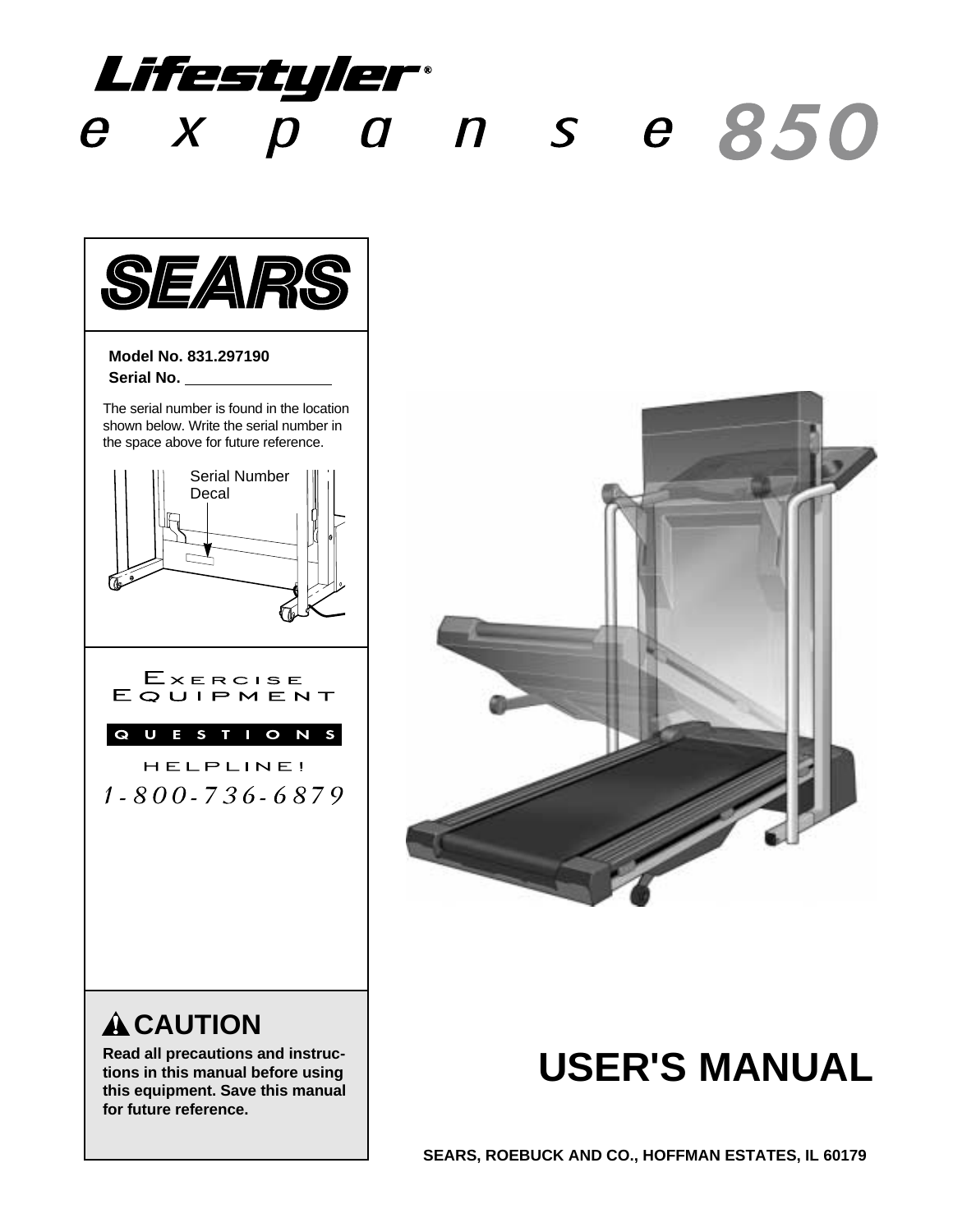# **TABLE OF CONTENTS**

Note: An EXPLODED DRAWING and PART LIST are attached to the center of this manual. Please save them for future reference.

# **IMPORTANT PRECAUTIONS**

**WARNING:** To reduce the risk of burns, fire, electric shock, or injury to persons, read the **following important precautions and information before operating the treadmill.**

- **1. It is the responsibility of the owner to ensure that all users of this treadmill are adequately informed of all warnings and precautions.**
- **2. Use the treadmill only as described in this manual.**
- **3. Place the treadmill on a level surface, with at least eight feet of clearance behind it. Do not place the treadmill on any surface that blocks air openings. To protect the floor or carpet from damage, place a mat under the treadmill.**
- **4. Keep the treadmill indoors, away from moisture and dust. Do not put the treadmill in a garage or covered patio, or near water.**
- **5. Do not operate the treadmill where aerosol products are used or where oxygen is being administered.**
- **6. Keep children under the age of 12 and pets away from the treadmill at all times.**
- **7. The treadmill should not be used by persons weighing more than 250 pounds.**
- **8. Never allow more than one person on the treadmill at a time.**
- **9. Wear appropriate exercise clothing when using the treadmill. Do not wear loose clothing that could become caught in the treadmill. Athletic support clothes are recommended for both men and women. Always wear athletic shoes. Never use the treadmill with bare feet, wearing only stockings, or in sandals.**
- **10. When connecting the power cord (see page 7), plug the power cord into a surge suppressor (not included) and plug the surge suppressor into a grounded circuit capable of carrying 15 or more amps. No other appliance should be on the same circuit. Do not use an extension cord.**
- **11. Use only a single-outlet surge suppressor that is UL 1449 listed as a transient voltage surge suppressor (TVSS). The surge suppressor must have a UL suppressed voltage rating of 400 volts or less and a minimum surge dissipation of 450 joules. The surge suppressor must be electrically rated for 120 volts AC and 15 amps.**
- **12. Keep the power cord and the surge protector away from heated surfaces.**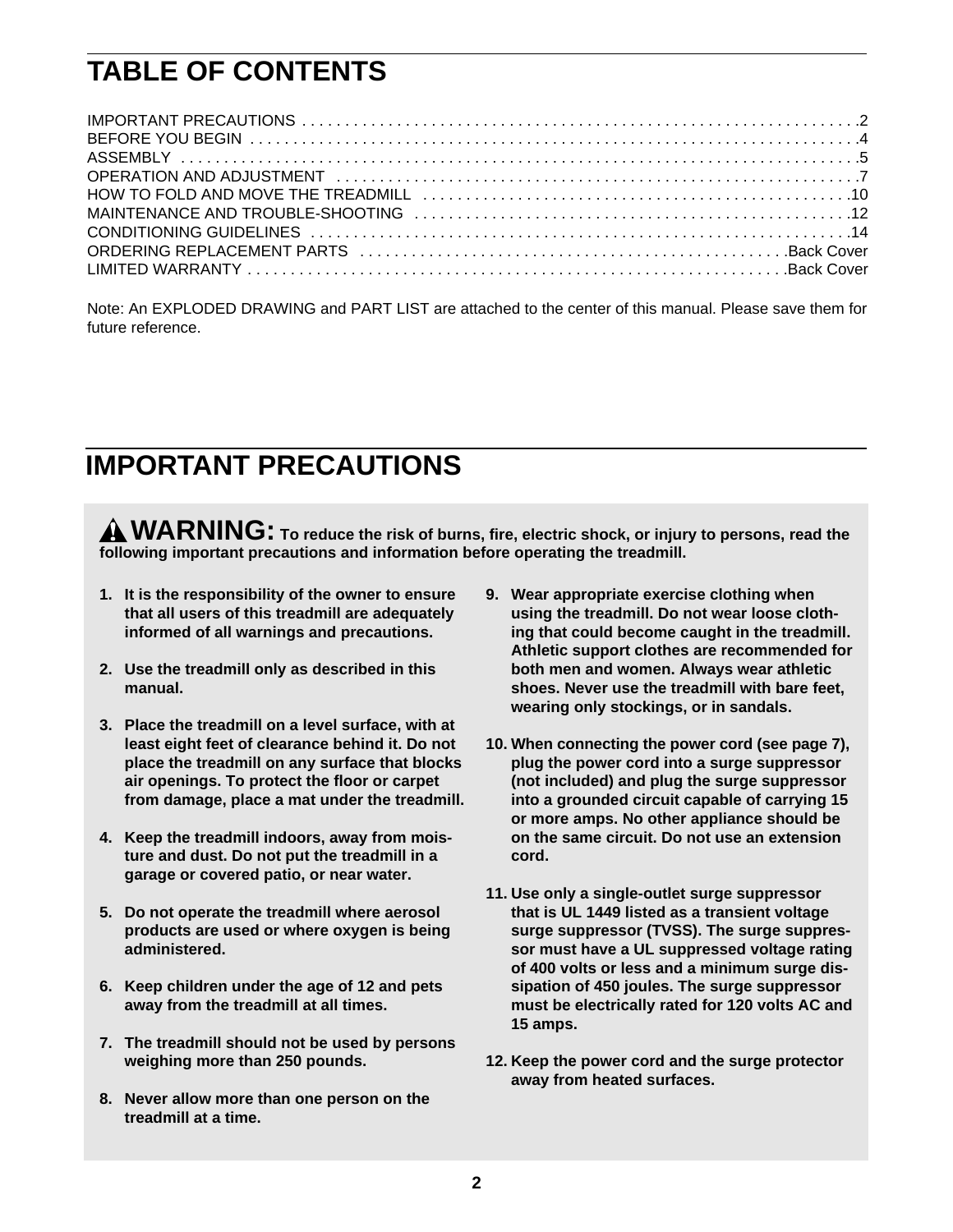- **13. Never move the walking belt while the power is turned off. Do not operate the treadmill if the power cord or plug is damaged, or if the treadmill is not working properly. (See BEFORE YOU BEGIN on page 4 if the treadmill is not working properly.)**
- **14. Never start the treadmill while you are standing on the walking belt. Always hold the handrails while using the treadmill.**
- **15. The treadmill is capable of high speeds. Adjust the speed in small increments to avoid sudden jumps in speed.**
- **16. To reduce the possibility of the treadmill overheating, do not operate the treadmill continuously for longer than 1 hour.**
- **17. Never leave the treadmill unattended while it is running. Always remove the key when the treadmill is not in use.**
- **18. Do not attempt to raise, lower, or move the treadmill until it is properly assembled. (See**

**ASSEMBLY on page 5, and HOW TO MOVE THE TREADMILL on page 10.) You must be able to safely lift 45 pounds (20 kg) in order to raise, lower, or move the treadmill.** 

- **19. When folding or moving the treadmill, make sure that the storage latch is fully closed.**
- **20. Inspect and tighten all parts of the treadmill regularly.**
- **21. Never insert any object into any opening.**
- **22. Always unplug the power cord before performing the maintenance and adjustment procedures described in this manual. Never remove the motor hood unless instructed to do so by an authorized service representative. Servicing other than the procedures in this manual should be performed by an authorized service representative only.**
- **23. This treadmill is intended for in-home use only. Do not use this treadmill in any commercial, rental, or institutional setting.**

**WARNING: Before beginning this or any exercise program, consult your physician. This is especially important for persons over the age of 35 or persons with pre-existing health problems. Read all instructions before using. SEARS assumes no responsibility for personal injury or property damage sustained by or through the use of this product.**

# **SAVE THESE INSTRUCTIONS**

**The decal shown below has been placed on your treadmill. If the decal is missing, or if it is not legible, please call our toll-free HELPLINE to order a free replacement decal (see the back cover of this manual). Apply the decal in the location shown.**

### **AWARNING** • Never allow children to play on or around treadmill. • Storage latch must be fully engaged before On treadmill is moved or stored.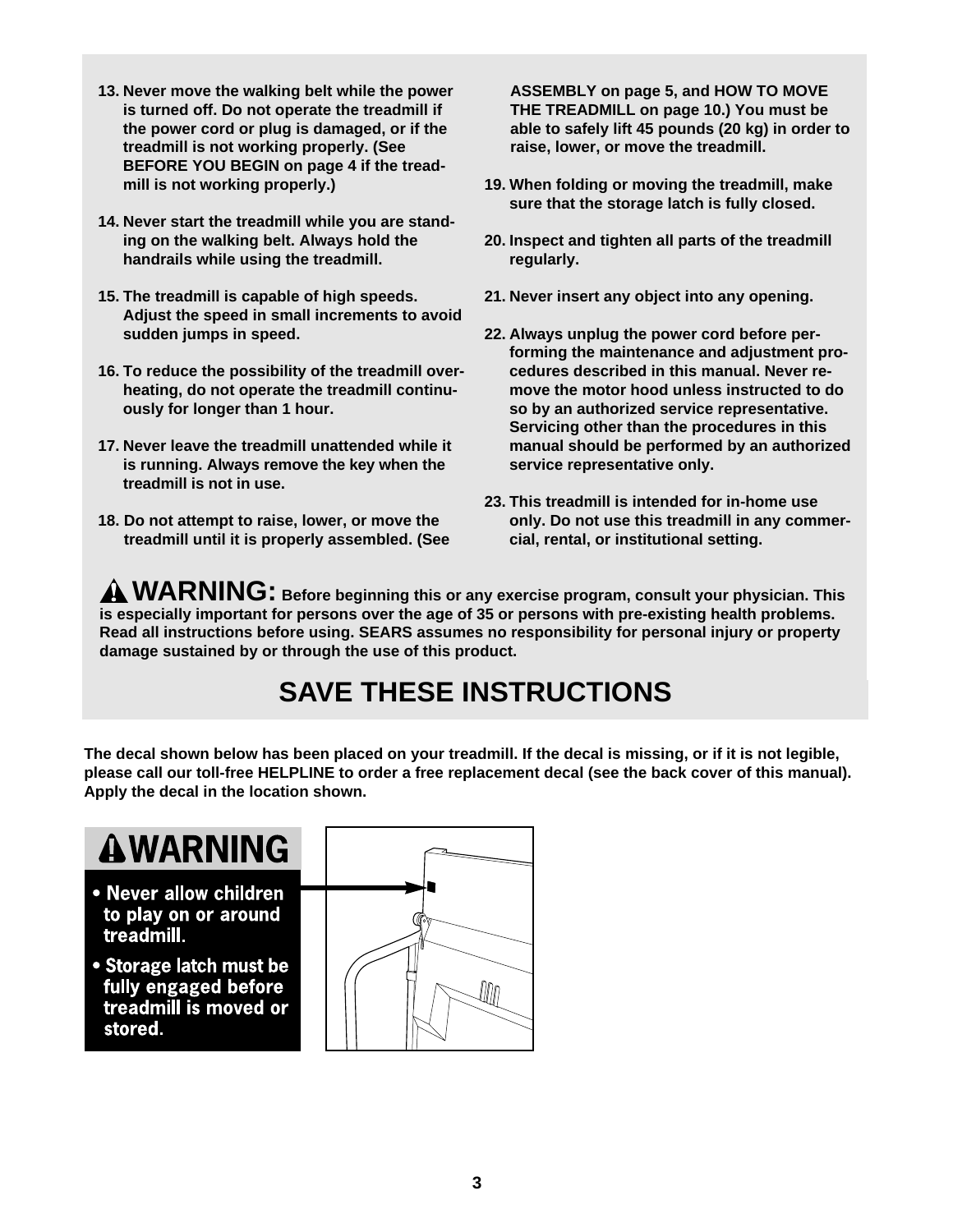# **BEFORE YOU BEGIN**

Congratulations for purchasing the new SEARS® LIFESTYLER EXPANSE 850 treadmill. The EXPANSE 850 treadmill combines advanced technology with innovative design to let you enjoy an excellent form of cardiovascular exercise in the convenience and privacy of your home. And when you're not exercising, the unique EXPANSE 850 can be folded up, requiring less than half the floor space of other treadmills.

**For your benefit, read this manual carefully before using the treadmill**. If you have additional questions, please call our toll-free HELPLINE at 1-800-736-6879, Monday through Saturday, 7 a.m. until 7 p.m. Central Time (excluding holidays). To help us assist you, please note the product model number and serial number before calling. The model number of the treadmill is 831.297190. The serial number can be found on a decal attached to the treadmill (see the front cover of this manual for the location).

Before reading further, please review the drawing below and familiarize yourself with the parts that are labeled.

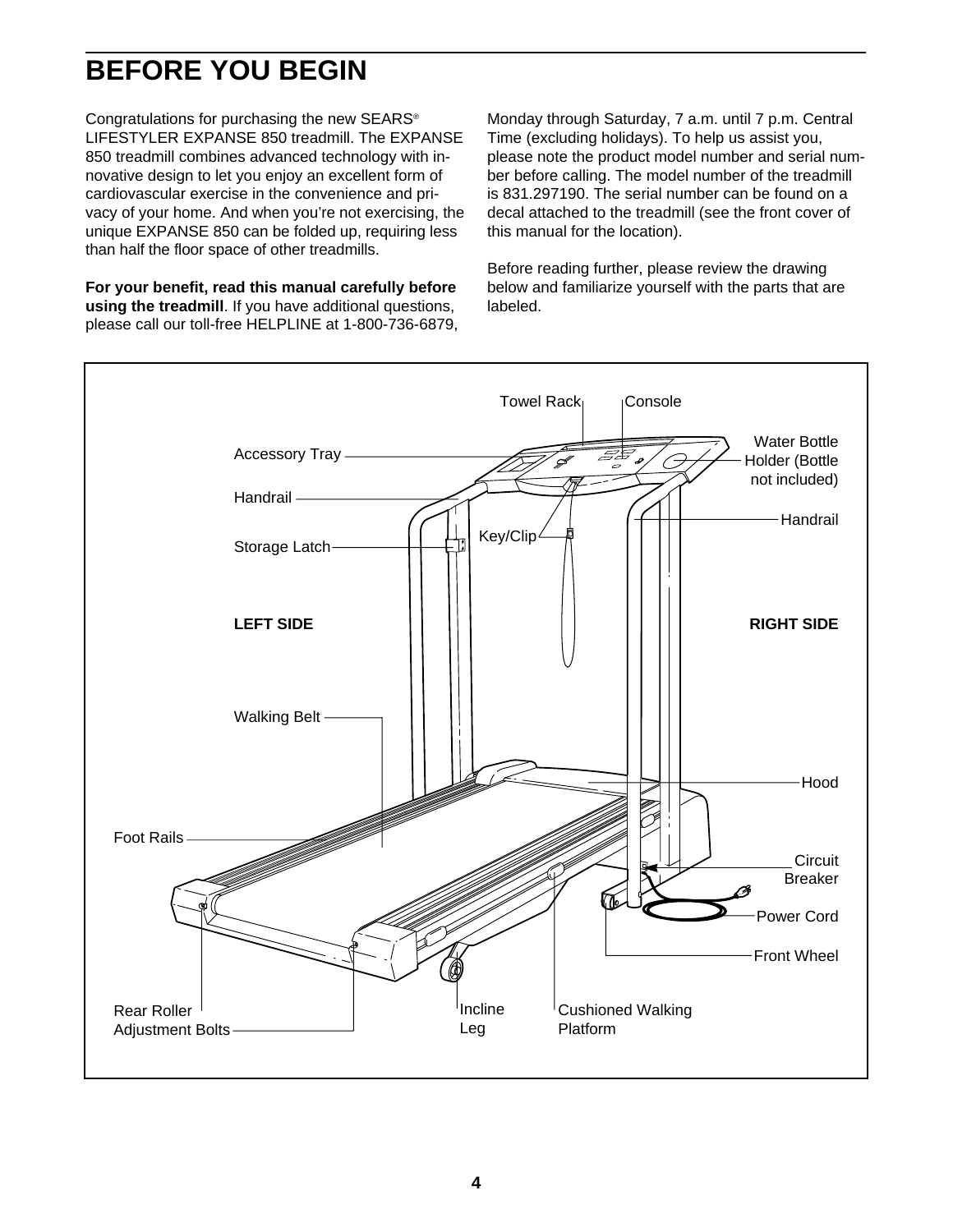# **ASSEMBLY**

**Assembly requires two people.** Set the treadmill in a cleared area and remove all packing materials. Do not dispose of the packing materials until assembly is completed. Refer to the drawings below to identify the small parts used in assembly. Assembly requires the included allen wrench **and your own phillips screw**driver  $\longleftarrow$   $\left(\frac{1}{\sqrt{2}}\right)$ , adjustable wrench  $\left(\sqrt{2}\right)$ , and scissors  $\leq$ 



1. With the help of a second person, carefully lay the treadmill on its right side as shown (refer to the drawing on page 4 to identify the right side).

Insert the Extension Legs (41) into the treadmill. Make sure that the Extension Legs are turned so the Base Pads (36) are on the indicated side. Attach each Extension Leg with an Extension Leg Screw (34).

With the help of a second person, carefully raise the treadmill to the upright position so the Extension Legs (41) are resting flat on the floor.

2. Refer to HOW TO LOWER THE TREADMILL FOR USE on page 11. Follow the instructions in step 2 to lower the treadmill.

Position the Left Handrail (2) on the left Upright (14). The lower end of the Left Handrail should be on the outside of the Extension Leg (41) as shown. Thread a Handrail Bolt (15) with a Handrail Washer (16) into the left Upright and the Left Handrail. **Do not tighten the Handrail Bolt yet.** 

Attach the lower end of the Left Handrail (2) to the Extension Leg (41) with a 3 1/2" Handrail Bolt (89), a 3/8" Washer (61), and a Flange Nut (57). **Do not tighten the Handrail Bolt yet.** 

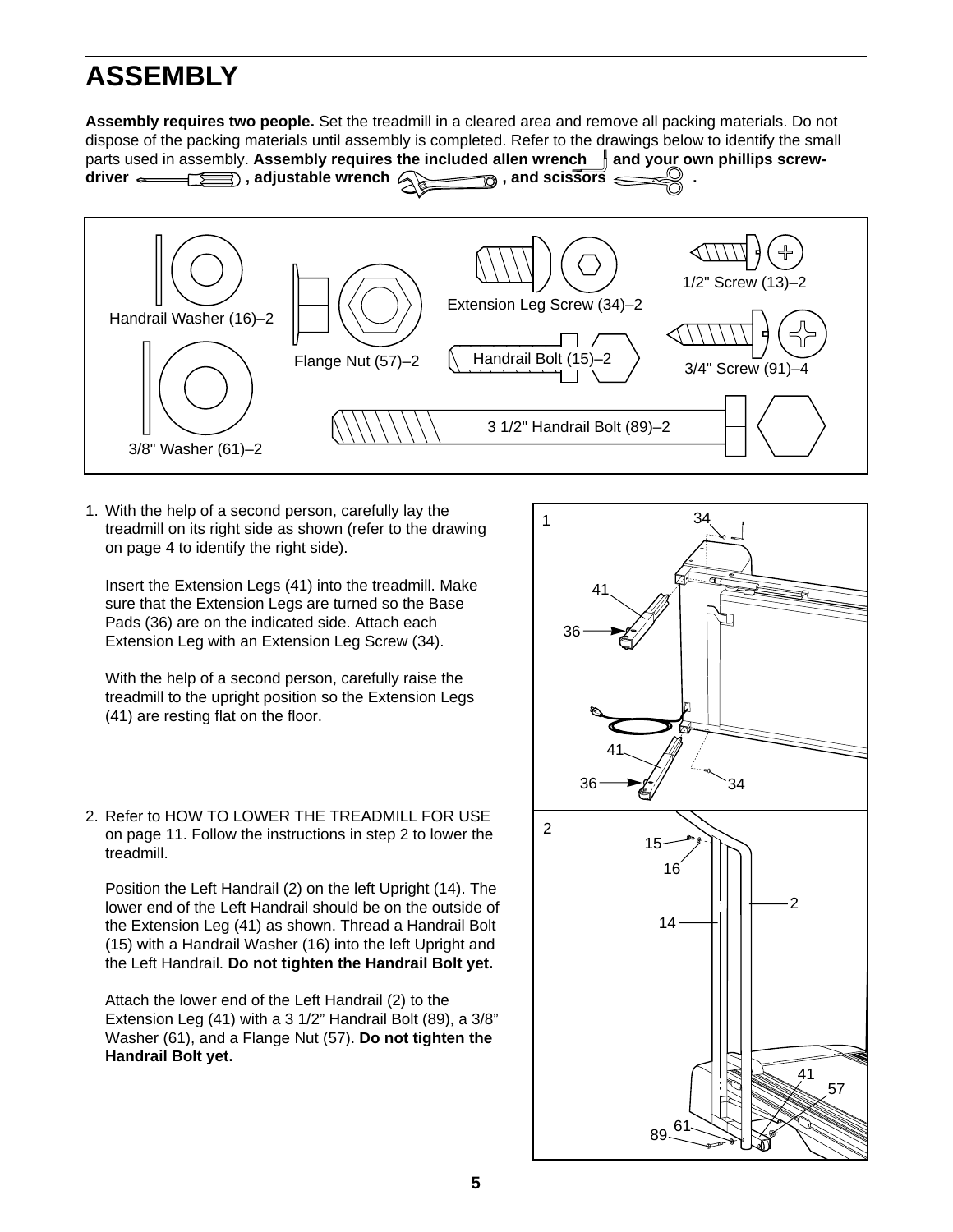3. With the help of a second person, hold the Console Base (6) and the Right Handrail (32) near the right Upright (14) as shown. Insert the Wire Harness (26) down into the right Upright; bend the Wire Harness, if necessary. Next, route the Wire Harness through the bracket on the Right Handrail and insert the bracket into the right Upright. **Make sure that the Wire Harness is not pinched.** 

Refer to the inset drawing. Slide the Strain Relief Clip (88) onto the Wire Harness (26). Make sure that there is no slack in the Wire Harness between the Strain Relief Clip and the Console Base (6). Insert a 3/4" Screw (91) into the Strain Relief Clip and into the indicated hole in the Right Handrail (32). Tighten the Screw into the Console Base.

### **IMPORTANT: The Strain Relief Clip (88) must be attached as instructed.**

- 4. Attach the Console Base (6) to the Left and Right Handrails (2, 32) with three 3/4" Screws (91).
- 5. Thread a Handrail Bolt (15) with a Handrail Washer (16) into the right Upright (14) and the Right Handrail (32). **Do not tighten the Handrail Bolt yet.**

Attach the lower end of the Right Handrail (32) to the Extension Leg (41) with a 3 1/2" Handrail Bolt (89), a 3/8" Washer (61), and a Flange Nut (57).

### **Tighten all parts used in this step and in step 2.**

6. Attach the Storage Latch (12) to the left Upright (14) with two 1/2" Screws (13). Be careful not to overtighten the Screws.

- 7. Remove the backing from the Adhesive Clip (74). Press the Adhesive Clip onto the base of the Uprights (14) in the indicated location. Press the Allen Wrench (73) into the Adhesive Clip.
- 8. **Make sure that all parts are tightened before you use the treadmill. To protect the floor or carpet, place a mat under the treadmill.**

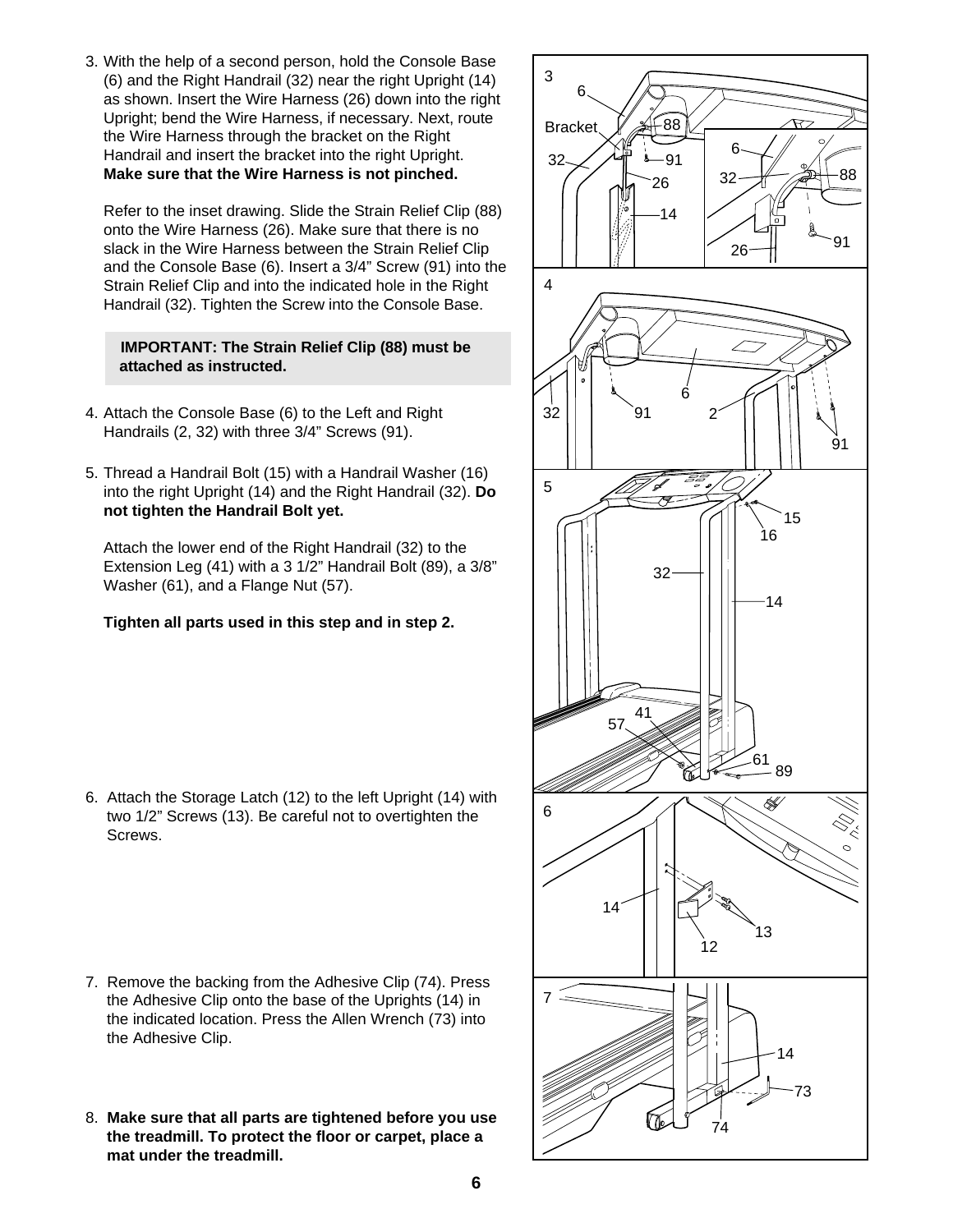# **OPERATION AND ADJUSTMENT**

### **THE PERFORMANT LUBETM WALKING BELT**

Your treadmill features a walking belt coated with PERFORMANT LUBE™, a high-performance lubricant. **IMPORTANT: Never apply silicone spray or other substances to the walking belt or the walking platform. Such substances will deteriorate the walking belt and cause excessive wear.**

### **HOW TO PLUG IN THE POWER CORD**

**DANGER: Improper connection of the equipment-grounding conductor can result in an increased risk of electric shock. Check with a qualified electrician or serviceman if you are in doubt as to whether the product is properly grounded. Do not modify the plug provided with the product—if it will not fit the outlet, have a proper outlet installed by a qualified electrician.**

Your treadmill, like any other type of sophisticated electronic equipment, can be seriously damaged by sudden voltage changes in your home's power. Voltage surges, spikes, and noise interference can result from weather conditions or from other appliances being turned on or off. **To decrease the possibility of your treadmill being damaged, always use a surge suppressor with your treadmill (see drawing 1 at the right).**

Surge suppressors are sold at most hardware stores and department stores. Use only a single-outlet surge suppressor that is UL 1449 listed as a transient voltage surge suppressor (TVSS). The surge suppressor must have a UL suppressed voltage rating of 400 volts or less and a minimum surge dissipation of 450 joules. The surge suppressor must be electrically rated for 120 volts AC and 15 amps.

**This product must be grounded.** If it should malfunction or break down, grounding provides a path of least resistance for electric current to reduce the risk of electric shock. This product is equipped with a cord having an equipment-grounding conductor and a grounding plug. **Plug the power cord into a surge suppressor, and plug the surge suppressor into an appropriate outlet that is properly installed and grounded in accordance with all local codes and ordinances.**

This product is for use on a nominal 120-volt circuit, and has a grounding plug that looks like the plug illustrated in drawing 1 below. A temporary adapter that looks like the adapter illustrated in drawing 2 may be used to connect the surge suppressor to a 2-pole receptacle as shown in drawing 2 if a properly grounded outlet is not available.



The temporary adapter should be used only until a properly grounded outlet (drawing 1) can be installed by a qualified electrician.

The green-colored rigid ear, lug, or the like extending from the adapter must be connected to a permanent ground such as a properly grounded outlet box cover. Whenever the adapter is used it must be held in place by a metal screw. **Some 2-pole receptacle outlet box covers are not grounded. Contact a qualified electrician to determine if the outlet box cover is grounded before using an adapter.**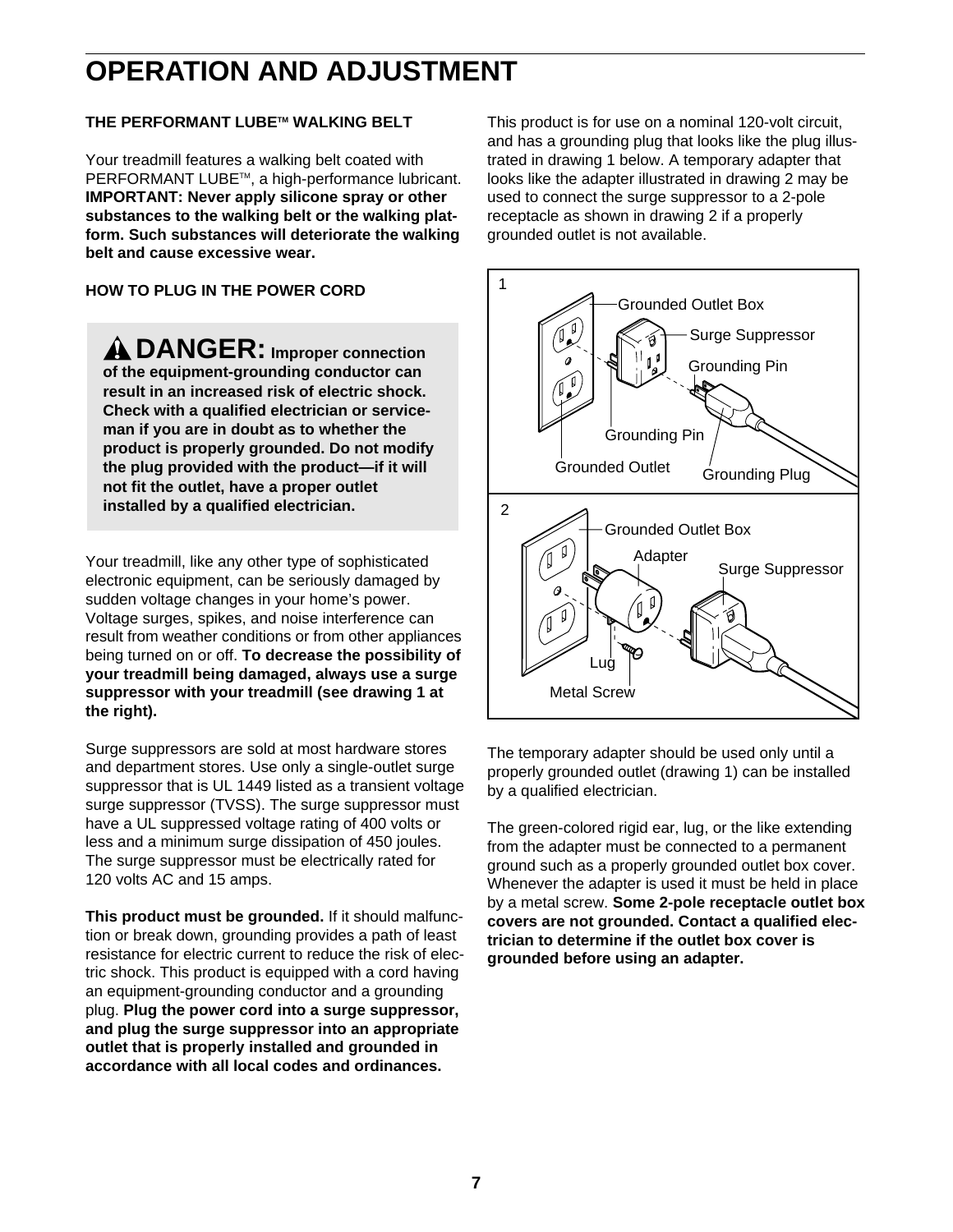### **DIAGRAM OF THE CONSOLE**



ACAUTION: Before operating the con**sole, read the following precautions.**

- **Do not stand on the walking belt when turning on the power.**
- **Always wear the clip (see the drawing above) while operating the treadmill. When the key is removed from the console, the walking belt will stop.**
- **Adjust the speed in small increments.**
- **The training zones marked around the speed control are general guidelines only. See pages 14 and 15 for more information.**
- **To reduce the possibility of electric shock, keep the console dry. Avoid spilling liquids on the console. Use only a sealed water bottle.**

### **BATTERY INSTALLATION**

The console requires **three "AA" batteries** (not included). Alkaline batteries are recommended. To install batteries, open the battery cover as shown. Press the batteries into the battery



compartment, with the negative ends of the batteries (marked "–") touching the springs. Close the battery cover.

### **STEP BY STEP CONSOLE OPERATION**

Step onto the foot rails of the treadmill. Find the clip attached to the key (see the drawing above), and slide the clip onto the waistband of your clothing. Follow the steps below and on page 9 to operate the console.

### **Insert the key fully into the power switch.**

**1**

When the key is inserted, the first indicator in the LED track will light. The four displays will not turn on until the ON/RESET button is pressed or



the walking belt is started. Note: If you just installed batteries, the displays will already be on.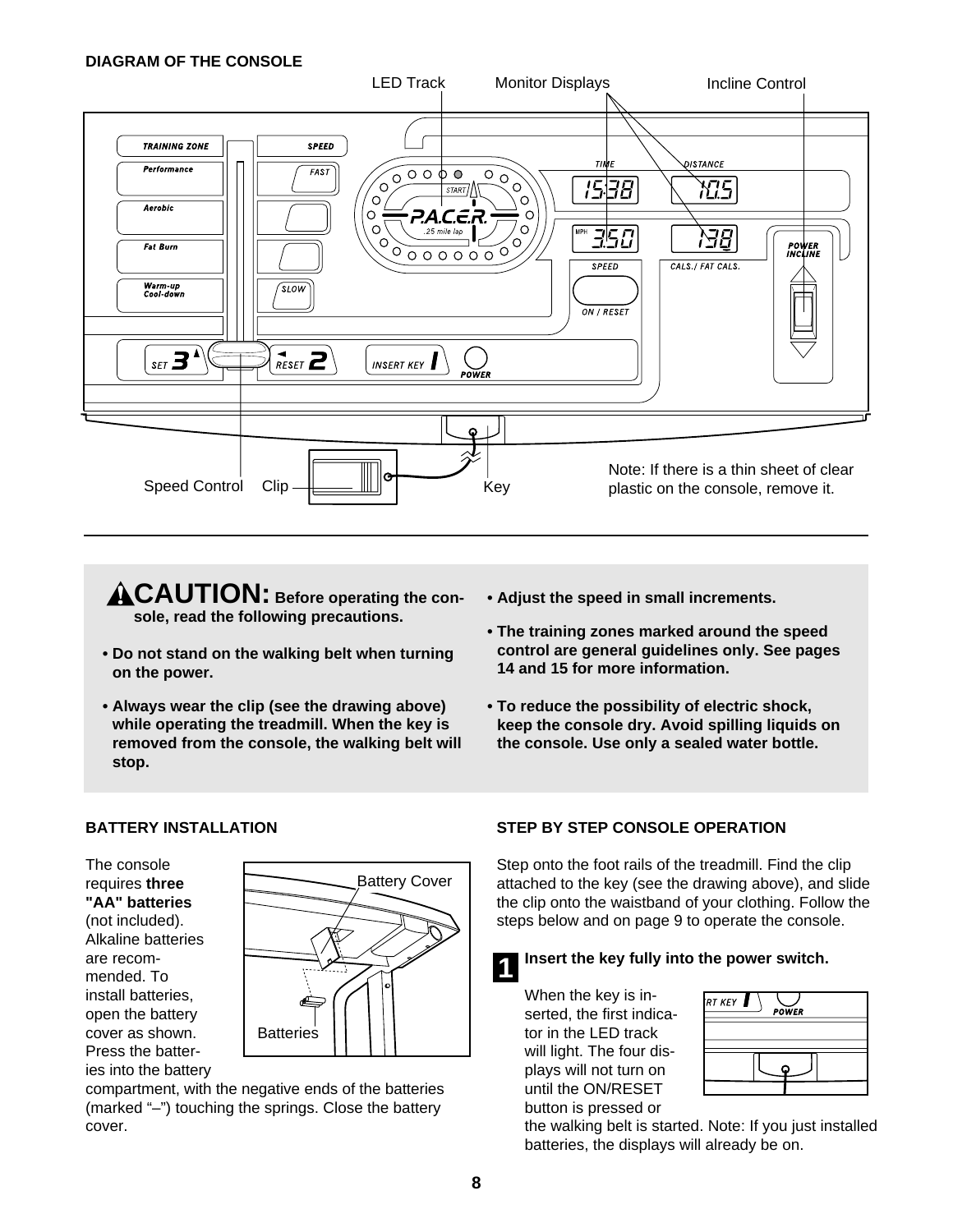

**3**

**4**

**5**

### **Reset the speed control.**

Slide the speed control down to the RESET position. **Note: Each time the walking belt is stopped, the speed control must be moved to the RESET position before the walking belt can be restarted.** 



### **Start the walking belt.**

After you have moved the speed control to the RESET position, slide it slowly upward until the walking belt begins to move at slow speed. Carefully step onto the walking belt and begin exercising. Change the speed of the walking belt as desired by sliding the speed control.

To stop the walking belt, step onto the foot rails and slide the speed control to the RESET position.

### **Change the incline of the treadmill, if desired.**

To increase or decrease the incline, hold down the top or bottom of the incline control. **Important: Change the incline of the treadmill only with the incline control. Do not place objects**



**6**

**under the treadmill to change the incline.** 

**Follow your progress with the LED track and the four monitor displays.**

### **The LED**

**Track—**The LED track in the center of the console represent a distance of 1/4 mile. As you exercise, the indicators



around the track will light one at a time until you have completed 1/4 mile. The first indicator above the word START will then light and another lap will begin.

### **The TIME display**—

This display shows the total time that you have walked or run on the treadmill.



**DISTANCE IES** 

### **The DISTANCE dis-**

**play**—This display shows the total distance that you have walked or run, in miles.

**The SPEED display**—

This display shows the speed of the walking belt, in miles per hour.



### **The CALORIES/ FAT CALORIES**

**display**—This display shows the approximate numbers of calories and fat calories you have burned. (See FAT



BURNING on page 14.) Every seven seconds, the display will change from one number to the other. Arrows in the display will indicate which number is currently shown.

Note: The displays can be reset by pressing the ON/RESET button.

### **When you are finished exercising, stop the walking belt and remove the key.**

Step onto the foot rails, stop the walking belt, and remove the key from the console. Store the key in a secure place. **After the key is removed, the**



**displays will remain on for about five minutes.** 

**Note: Any time that the walking belt is stopped and no console buttons are pressed for five minutes, the displays will automatically turn off.**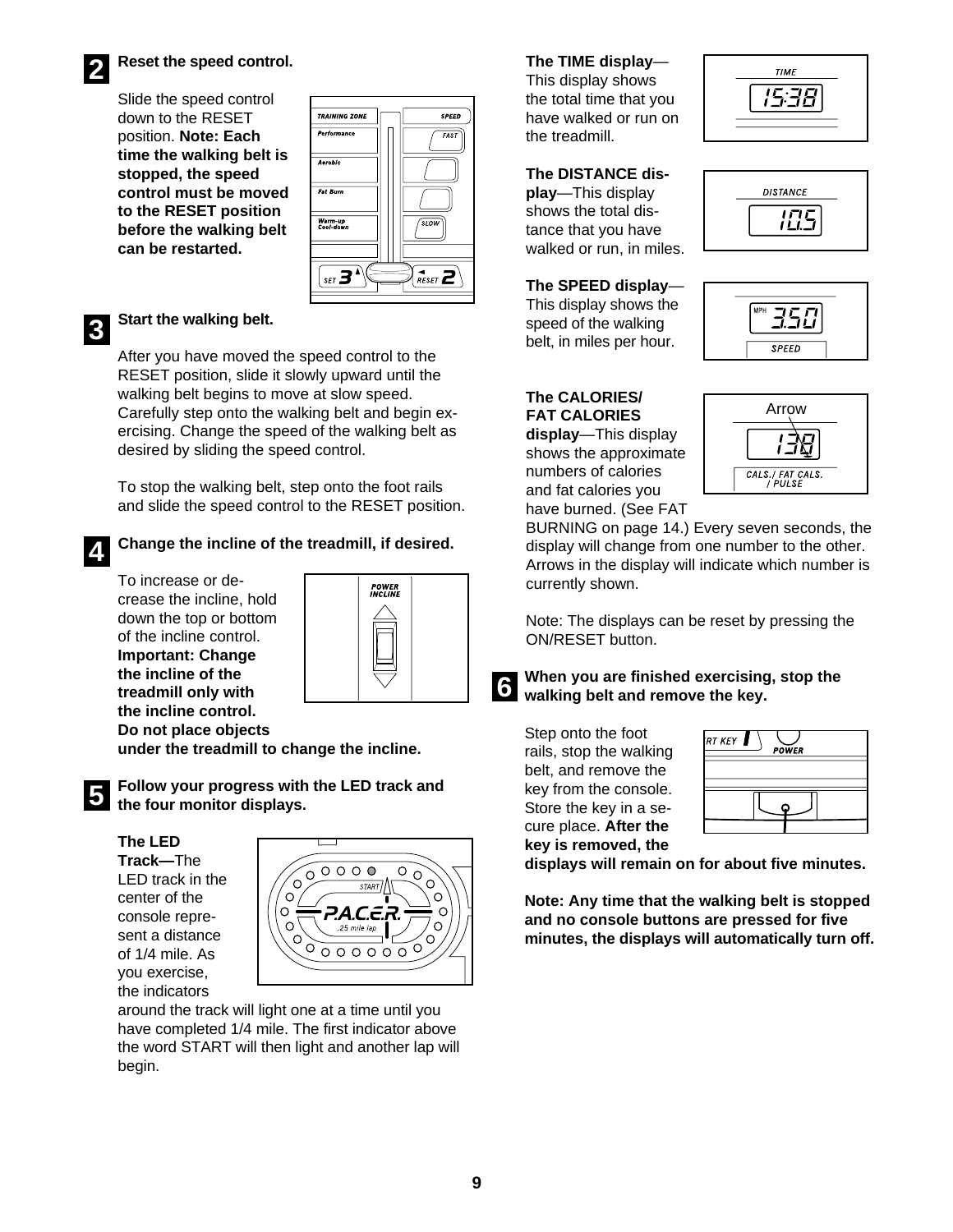# **HOW TO FOLD AND MOVE THE TREADMILL**

### **HOW TO FOLD THE TREADMILL FOR STORAGE**

**Unplug the power cord. Caution: You must be able to safely lift 45 pounds (20 kg) in order to raise, lower, or move the treadmill.** 

1. Hold the treadmill with your hands in the locations shown at the right. **Caution: To decrease the possibility of injury, bend your legs and keep your back straight. As you raise the treadmill, make sure to lift with your legs rather than your back.** Raise the treadmill about halfway to the vertical position.



2. Move your right hand to the position shown and hold the treadmill firmly. Raise the treadmill until the storage latch closes over the catch. **Make sure that the storage latch is fully engaged over the catch.** 

**To protect the floor or carpet from damage, place a mat under the treadmill. Keep the treadmill out of direct sunlight. Do not leave the treadmill in the storage position in temperatures above 85° Fahrenheit.**



### **HOW TO MOVE THE TREADMILL**

Before moving the treadmill, convert the treadmill to the storage position as described above. **Make sure that the storage latch is closed fully over the catch.** 

- 1. Hold the handrails and place one foot on the base as shown.
- 2. Tilt the treadmill back until it rolls freely on the front wheels. Carefully move the treadmill to the desired location. **Never move the treadmill without tipping it back, or the base pads may come off. To reduce the risk of injury, use extreme caution while moving the treadmill. Do not attempt to move the treadmill over an uneven surface.**
- 3. Place one foot on the base, and carefully lower the treadmill until it is resting in the storage position.

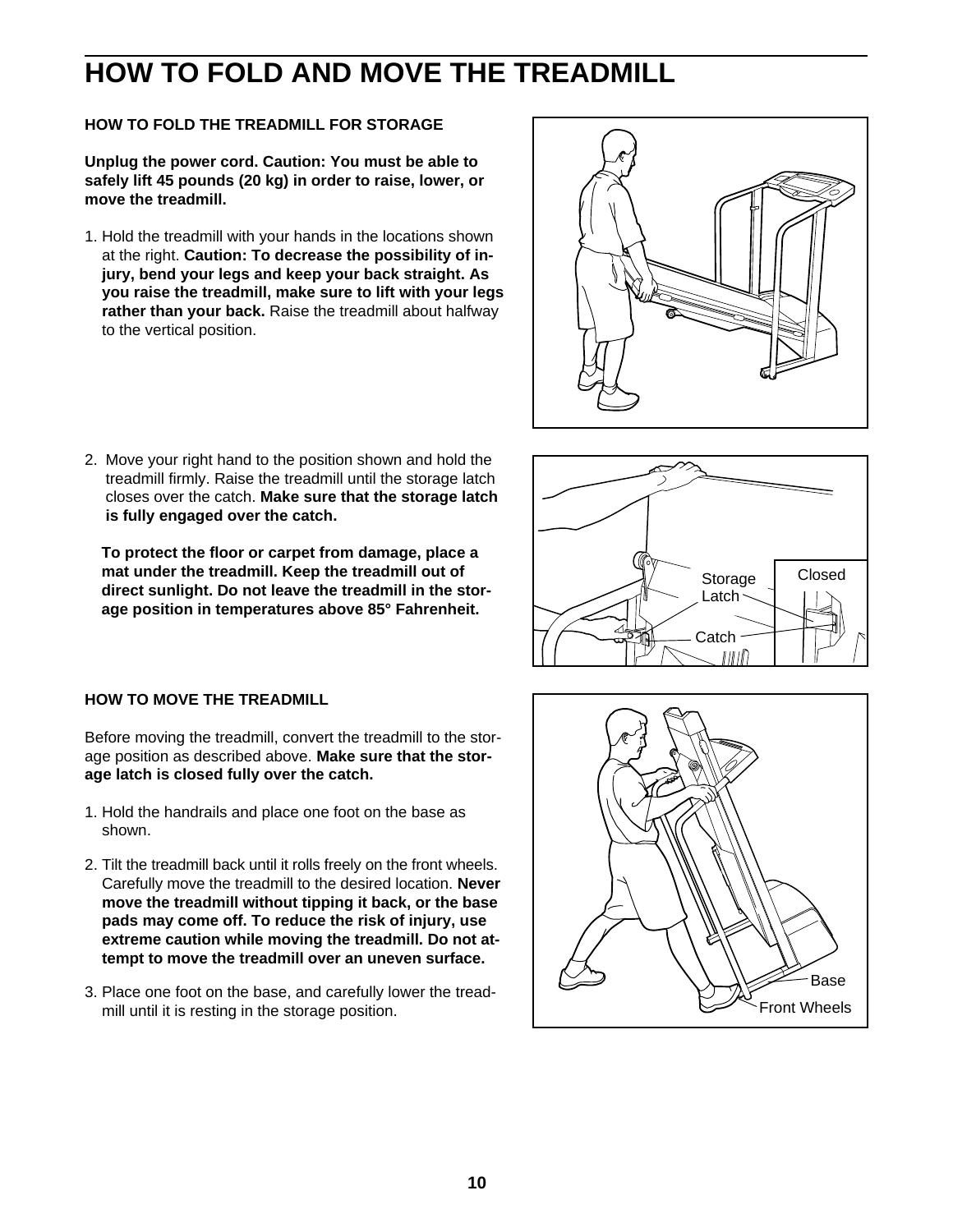### **HOW TO LOWER THE TREADMILL FOR USE**

1. Hold the upper end of the treadmill with your right hand as shown. Using your left thumb, press the storage latch and hold it. Pivot the treadmill until the frame and foot rail are past the storage latch.



2. Hold the treadmill firmly with both hands, and lower the treadmill to the floor. **Caution: To decrease the possibility of injury, bend your legs and keep your back straight.**

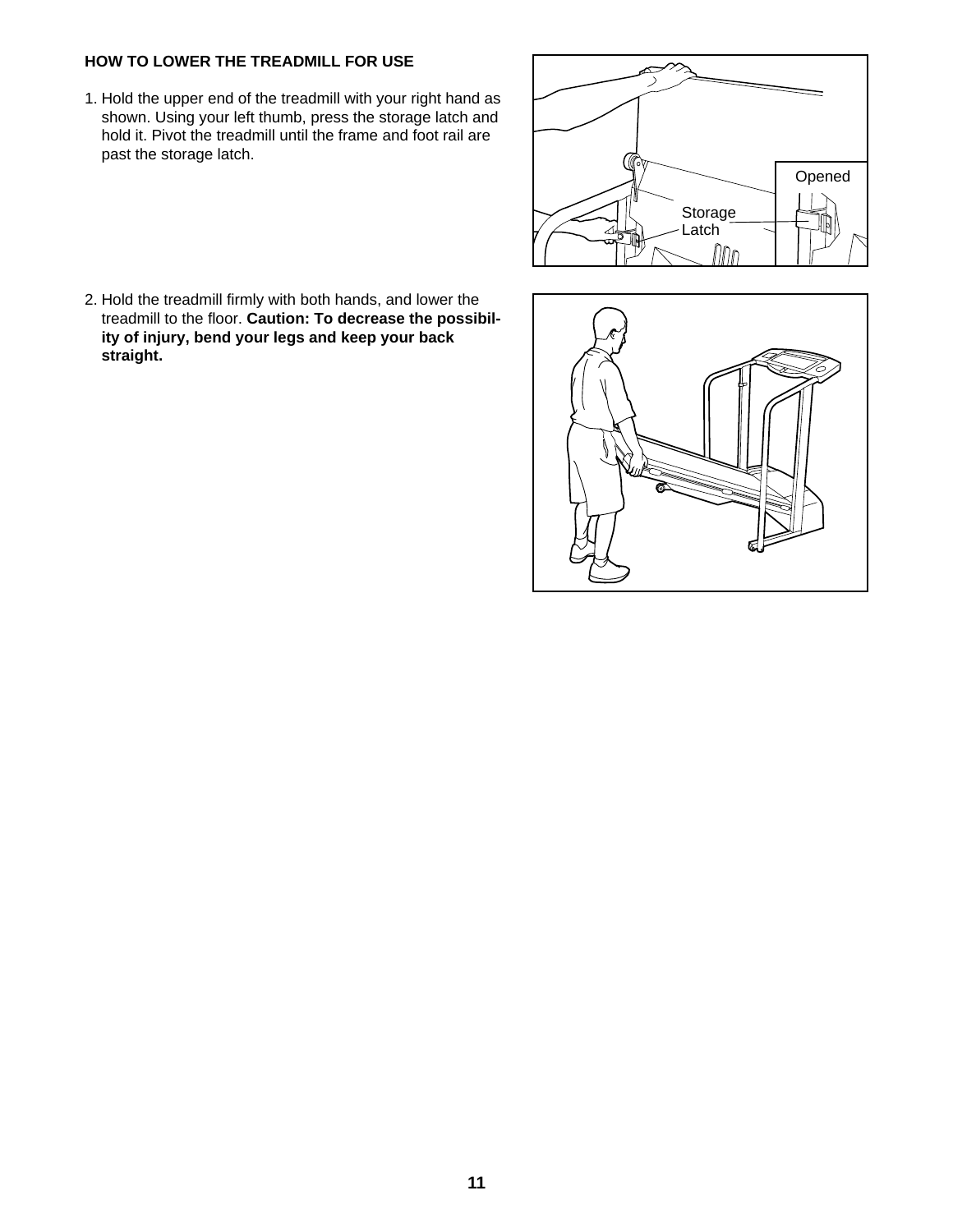# **MAINTENANCE AND TROUBLE-SHOOTING**

**Most treadmill problems can be solved by following the simple steps below. If further assistance is needed, call our toll-free HELPLINE at 1-800-736-6879, Monday through Saturday, 7 a.m. until 7 p.m. Central Time (excluding holidays).** 

### **PROBLEM: The power does not turn on**

- **SOLUTION:** a. Make sure that the power cord is plugged into a surge suppressor, and that the surge suppressor is plugged into a properly grounded outlet (see page 7). Use only a single-outlet surge suppressor that is UL 1449 listed as a transient voltage surge suppressor (TVSS). The surge suppressor must have a UL suppressed voltage rating of 400 volts or less and a minimum surge dissipation of 450 joules. The surge suppressor must be electrically rated for 120 volts AC and 15 amps.
	- b. After the power cord has been plugged in, make sure that the key is fully inserted into the console. (See step 1 on page 8.)
	- c. Check the circuit breaker located on the treadmill near the power cord. If the switch protrudes as shown, the circuit breaker has tripped. To reset the circuit breaker, wait for five minutes and then press the switch back in.



### **PROBLEM: The power turns off during use**

- **SOLUTION:** a. Check the circuit breaker located on the treadmill frame near the power cord (see 1. c. above). If the circuit breaker has tripped, wait for five minutes and then press the switch back in.
	- b. Make sure that the power cord is plugged in.
	- c. Remove the key from the console. Reinsert the key fully into the console. (See step 1 on page 8.)
	- d. If the treadmill still will not run, please call our toll-free HELPLINE.

### **PROBLEM: The displays of the console do not function properly**

- **SOLUTION:** a. Check the batteries in the console. See BATTERY INSTALLATION on page 8. Most problems are the result of drained batteries.
	- b. Remove the six screws from the hood. Carefully remove the hood. Locate the Reed Switch (86) and the Magnet (87) on the left side of the Pulley (85). Turn the Pulley until the Magnet is aligned with the Reed Switch. **Make sure that the gap between the Magnet and the Reed Switch is about 1/8".** If necessary, loosen the Screw (35) and move the Reed Switch slightly. Retighten the Screw. Re-attach the hood, and run the treadmill for a few minutes to check for a correct speed reading.

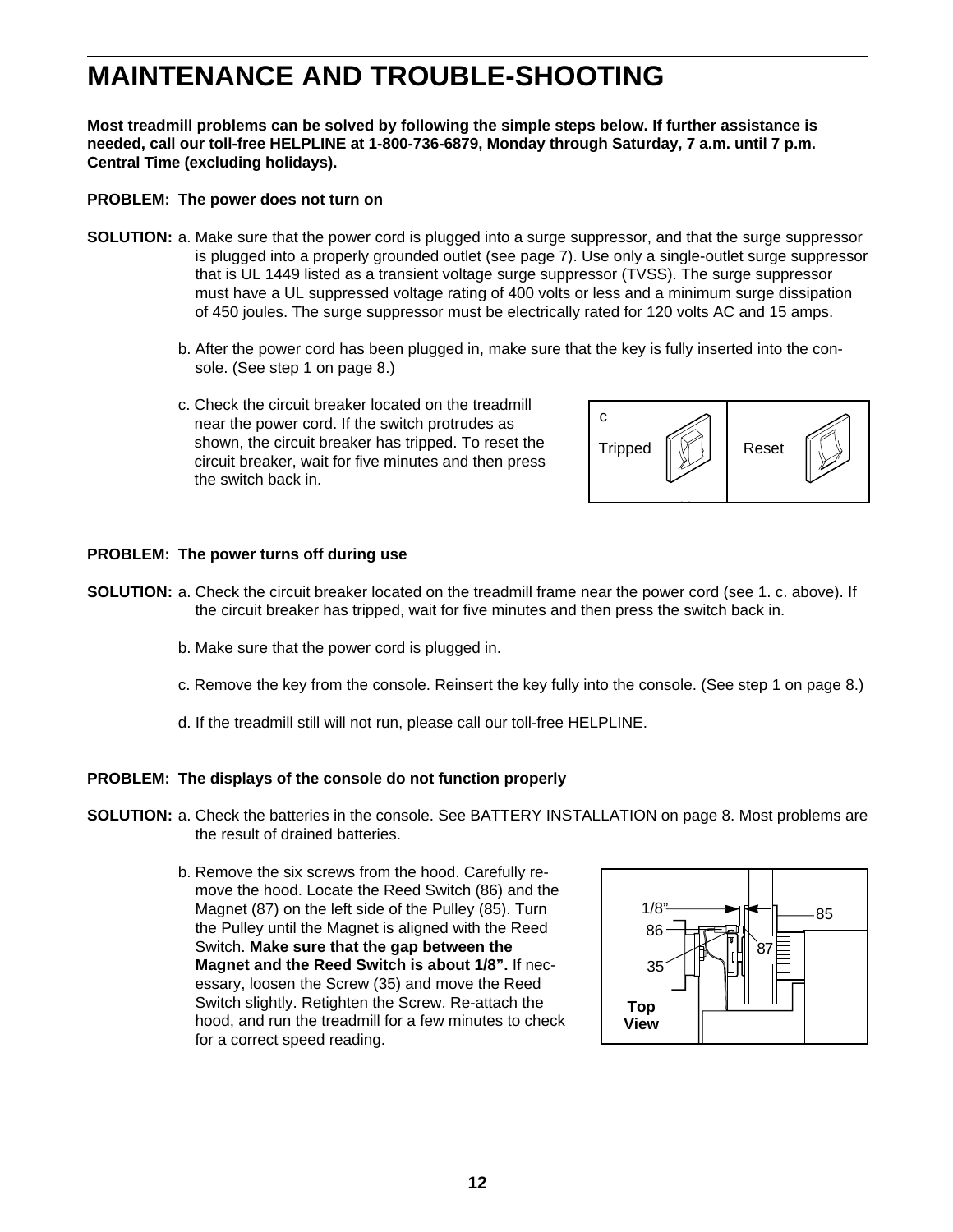### **PROBLEM: The walking belt slows when walked on**

- **SOLUTION:** a. Use only a single-outlet surge suppressor that is UL 1449 listed as a transient voltage surge suppressor (TVSS). The surge suppressor must have a UL suppressed voltage rating of 400 volts or less and a minimum surge dissipation of 450 joules. The surge suppressor must be electrically rated for 120 volts AC and 15 amps.
	- b. If the walking belt is overtightened, treadmill performance may decrease and the walking belt may be permanently damaged. Remove the key and **UN-PLUG THE POWER CORD.** Using the allen wrench, turn both rear roller adjustment bolts counterclockwise, 1/4 of a turn. When the walking belt is properly tightened, you should be able to lift each side of the walking belt 3 to 4 inches off the walking platform. The center of the walking belt should just touch the walking platform. Be careful to keep the walking belt centered. Plug in the power cord, insert the key and run the treadmill for a few minutes. Repeat until the walking belt is properly tightened.



c. If the walking belt still slows when walked on, please call our toll-free HELPLINE.

### **PROBLEM: The walking belt is off-center when walked on**

- **SOLUTION:** a. If the walking belt has shifted to the left, first remove the key and **UNPLUG THE POWER CORD**. Using the allen wrench, turn the left rear roller adjustment bolt clockwise, and the right bolt counterclockwise, 1/4 of a turn each. Be careful not to overtighten the walking belt. Plug in the power cord, insert the key and run the treadmill for a few minutes. Repeat until the walking belt is centered.
	- b. If the walking belt has shifted to the right, first remove the key and **UNPLUG THE POWER CORD**. Using the allen wrench, turn the left rear roller adjustment bolt counterclockwise, and the right bolt clockwise, 1/4 of a turn each. Be careful not to overtighten the walking belt. Plug in the power cord, insert the key and run the treadmill for a few minutes. Repeat until the walking belt is centered.

# a



### **PROBLEM: The walking belt slips when walked on**

**SOLUTION:** a. If the walking belt slips when walked on, first remove the key and **UNPLUG THE POWER CORD**. Using the allen wrench, turn both rear roller adjustment bolts clockwise, 1/4 of a turn. When the walking belt is correctly tightened, you should be able to lift each side of the walking belt 3 to 4 inches off the walking platform. The center of the walking belt should just touch the walking platform. Be careful to keep the walking belt centered. Plug in the power cord, insert the key and run the treadmill for a few minutes. Repeat until the walking belt is properly tightened.

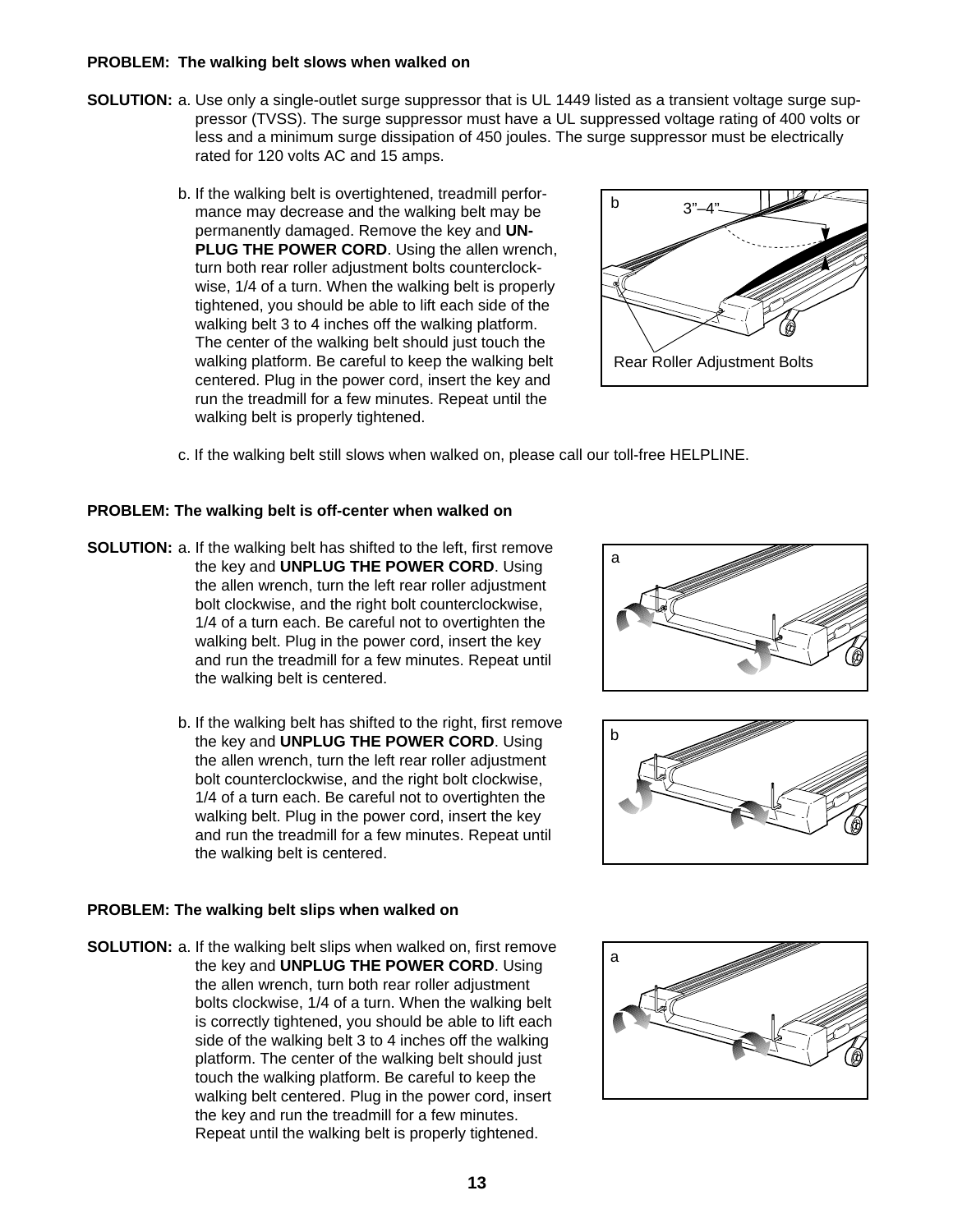# **CONDITIONING GUIDELINES**

# **WARNING: Before beginning**

**this or any exercise program, consult your physician. This is especially important for individuals over the age of 35 or individuals with pre-existing health problems.**

The following guidelines will help you to plan your exercise program. Remember—these are general guidelines only. For more detailed exercise information, obtain a reputable book or consult your physician.

### **EXERCISE INTENSITY**

Whether your goal is to burn fat or to strengthen your cardiovascular system, the key to achieving the desired results is to exercise with the proper intensity. The proper intensity level can be found by using your heart rate as a guide. The chart below shows recommended heart rates for fat burning and aerobic exercise.

|            | $MIN$ BPM $\bullet$ |          | <b>MAX BPM</b> |
|------------|---------------------|----------|----------------|
| <b>AGE</b> | <b>Fat Burn</b>     | Max Burn | <b>Aerobic</b> |
| 20         | 125                 | 145      | 165            |
| 30         | 120                 | 138      | 155            |
| 40         | 115                 | 130      | 145            |
| 50         | 110                 | 125      | 140            |
| 60         | 105                 | 118      | 130            |
| 70         | 95                  | 110      | 125            |
| 80         | 90                  | 103      | 115            |

To find the proper heart rate for you, first find your age on the left side of the chart (ages are rounded off to the nearest ten years). Next, find the three numbers to the right of your age. The three numbers are your "training zone." The lower two numbers are recommended heart rates for fat burning; the higher number is the recommended heart rate for aerobic exercise.

### **Fat Burning**

To burn fat effectively, you must exercise at a relatively low intensity level for a sustained period of time. During the first few minutes of exercise, your body uses easily accessible carbohydrate calories for energy. Only after the first few minutes does your body begin to use stored fat calories for energy. If your goal is to burn fat, adjust the speed and incline of the treadmill until your heart rate is near one of the lower two numbers in your

training zone. It may also be helpful to set the speed control on the console to FAT BURN to help you maintain the proper intensity level. (See page 9.)

### **Aerobic Exercise**

If your goal is to strengthen your cardiovascular system, your exercise must be "aerobic." Aerobic exercise is activity that requires large amounts of oxygen for prolonged periods of time. This increases the demand on the heart to pump blood to the muscles, and on the lungs to oxygenate the blood. For aerobic exercise, adjust the speed and incline of the treadmill until your heart rate is near the higher number in your training zone. It may also be helpful to set the speed control on the console to AEROBIC to help you maintain the proper intensity level. (See page 9.)

### **High Performance Athletic Conditioning**

If your goal is high performance athletic conditioning, set the speed control on the console to PERFOR-MANCE to help you maintain the proper intensity level. (See page 9.) Note: During the first few weeks of your exercise program, keep your heart rate near the low end of your training zone.

### **HOW TO MEASURE YOUR HEART RATE**

To measure your heart rate, stop exercising and place two fingers on your wrist as shown. Take a six-second heartbeat count, and multiply the result by ten to find your heart rate.



(A six-second count is used because your heart rate drops quickly when you stop exercising.) If your heart rate is too high or too low, adjust the speed or incline of the treadmill accordingly.

### **WORKOUT GUIDELINES**

Each workout should include the following three parts:

### **Warming Up**

Start each workout with 5 to 10 minutes of stretching and light exercise. A proper warm-up increases your body temperature, heart rate, and circulation in preparation for exercise.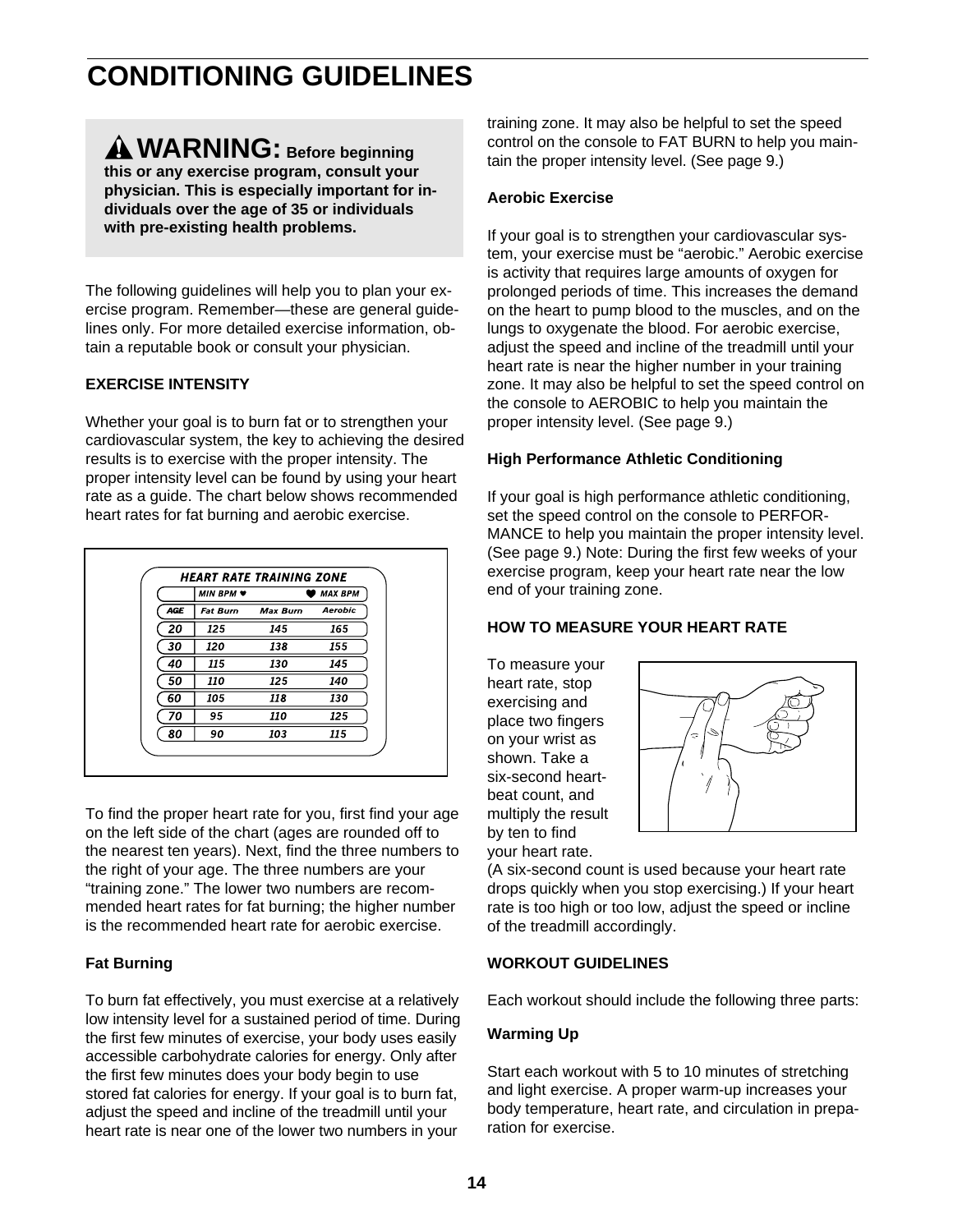### **Training Zone Exercise**

After warming up, increase the intensity of your exercise until your heart rate is in your training zone for 20 to 60 minutes. (During the first few weeks of your exercise program, do not keep your heart rate in your training zone for longer than 20 minutes.)

### **Cooling Down**

Finish each workout with 5 to 10 minutes of stretching to cool down. This will increase the flexibility of your

### **SUGGESTED STRETCHES**

The correct form for several basic stretches is described below. Move slowly as you stretch—never bounce.

### **1. Toe Touch Stretch**

Stand with your knees bent slightly and slowly bend forward from your hips. Allow your back and shoulders to relax as you reach down toward your toes as far as possible. Hold for 15 counts, then relax. Repeat 3 times. Stretches: Hamstrings, back of knees and back.

### **2. Hamstring Stretch**

Sit with one leg extended. Bring the sole of the opposite foot toward you and rest it against the inner thigh of your extended leg. Reach toward your toes as far as possible. Hold for 15 counts, then relax. Repeat 3 times for each leg. Stretches: Hamstrings, lower back and groin.

### **3. Calf/Achilles Stretch**

With one leg in front of the other, reach forward and place your hands against a wall. Keep your back leg straight and your back foot flat on the floor. Bend your front leg, lean forward and move your hips toward the wall. Hold for 15 counts, then relax. Repeat 3 times for each leg. To cause further stretching of the achilles tendons, bend your back leg as well. Stretches: Calves, achilles tendons and ankles.

### **4. Quadriceps Stretch**

With one hand against a wall for balance, reach back and grasp one foot with your other hand. Bring your heel as close to your buttocks as possible. Hold for 15 counts, then relax. Repeat 3 times for each leg. Stretches: Quadriceps and hip muscles.

### **5. Inner Thigh Stretch**

Sit with the soles of your feet together and your knees outward. Pull your feet toward your groin area as far as possible. Hold for 15 counts, then relax. Repeat 3 times. Stretches: Quadriceps and hip muscles.

muscles and will help to prevent post-exercise problems.

### **Exercise Frequency**

To maintain or improve your condition, complete three workouts each week, with at least one day of rest between workouts. After a few months of regular exercise, you may complete up to five workouts each week if desired. The key to success is to make exercise a regular and enjoyable part of your everyday life.

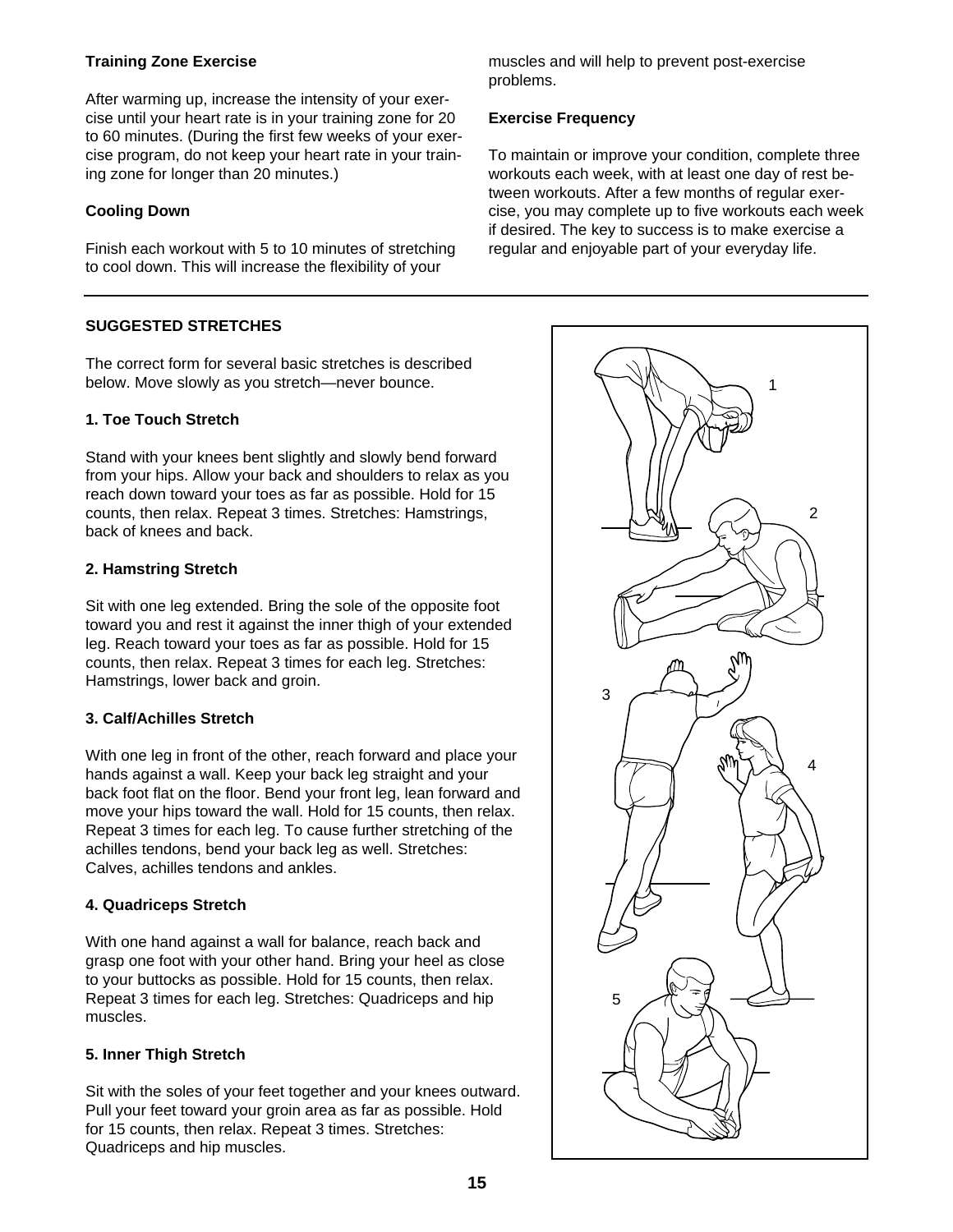# **PART LIST—Model No. 831.297190** R0897A

|                  | Key No. Part No. Qty. |                | <b>Description</b>               |      | Key No. Part No. Qty. |                | <b>Description</b>                    |
|------------------|-----------------------|----------------|----------------------------------|------|-----------------------|----------------|---------------------------------------|
| 1                | 119038                | 1              | Key/Clip                         | 51   | 140702                | $\mathbf 1$    | <b>Belly Pan</b>                      |
| $\boldsymbol{2}$ | 139120                | 1              | Left Handrail                    | 52   | 116926                | $\mathbf 1$    | Releasable Tie                        |
| 3                | 125708                | $\overline{2}$ | Cage Nut                         | 53   | 116927                | 6              | Cable Tie Clamp                       |
| 4                | 031108                | 1              | <b>Incline Control</b>           | 54   | 138664                | $\mathbf 1$    | Motor Belly Pan                       |
| 5                | 100691                | 4              | <b>Rear Isolator Screw</b>       | 55   | 132383                | $\mathbf 1$    | 11 1/2" Cable Tie                     |
| 6                | 139109                | 1              | <b>Console Base</b>              | 56   | 016057                | 4              | 8" Cable Tie                          |
| $\boldsymbol{7}$ | 131161                | 1              | <b>Speed Control Knob</b>        | 57   | 136012                | 2              | <b>Flange Nut</b>                     |
| 8                | 128093                | 1              | <b>Speed Potentiometer</b>       | 58   | 133584                | $\mathbf 1$    | Lift Board                            |
| $\boldsymbol{9}$ | 135048                | 1              | <b>Battery Cover</b>             | 59   | 138809                | $\mathbf 1$    | <b>Electronics Plate</b>              |
| 10               | 119487                | 1              | <b>Incline Motor</b>             | 60   | 125819                | 4              | Plastic Stand-Off                     |
| $11*$            | 140696                | 1              | <b>Console Assembly</b>          | 61   | 014132                | 2              | 3/8" Washer                           |
| 12               | 137944                | 1              | Storage Latch                    | 62   | 139763                | $\overline{2}$ | Solid Isolator                        |
| 13               | 013576                | 13             | 1/2" Screw                       | 63   | 119425                | 9              | <b>Incline Nut</b>                    |
| 14               | 138560                | $\mathbf{1}$   | Upright/Base                     | 64   | 117806                | $\overline{2}$ | <b>Incline Wheel Bolt</b>             |
| 15               | 013505                | $\overline{2}$ | Handrail Bolt                    | 65   | 137731                | $\overline{2}$ | <b>Incline Wheel</b>                  |
| 16               | 014063                | $\overline{7}$ | Handrail Washer                  | 66   | 100427                | $\overline{2}$ | <b>Incline Wheel Nut</b>              |
| 17               | 118016                | $\mathbf{1}$   | Motor Belt                       | 67   | 138863                | $\overline{2}$ | <b>Upright Plug</b>                   |
| 18               | 012149                | 1              | Motor Swivel Nut                 | 68   | 114261                | $\mathbf 1$    | <b>Ground Wire</b>                    |
| $19*$            | 139794                | 1              | Motor/Pulley/Flywheel/Fan        | 69   | 138741                | $\mathbf{1}$   | Incline Leg                           |
| 20               | 126747                | 1              | Pulley/Flywheel/Fan              | 70   | 126130                | $\overline{2}$ | <b>Base Plug</b>                      |
| 21               | 139792                | 1              | Motor                            | 71   | 105444                | $\overline{2}$ | Rear Roller Adj. Bolt                 |
| 22               | 013547                | 4              | Motor Tension Bolt/Incline Bolt  | 72   | 138738                | $\mathbf 1$    | Rear Roller Endcap                    |
| 23               | 122812                | 1              | <b>Motor Tension Washer</b>      | 73   | 128457                | $\mathbf 1$    | Allen Wrench                          |
| 24               | 014117                | 1              | <b>Motor Tension Star Washer</b> | 74   | 016028                | 1              | <b>Adhesive Clip</b>                  |
| 25               | 107503                | 1              | <b>Motor Swivel Bolt</b>         | 75   | 140703                | $\mathbf 1$    | Left Foot Rail                        |
| 26               | 140698                | 1              | <b>Wire Harness</b>              | 76   | 140704                | $\mathbf 1$    | <b>Rear Roller</b>                    |
| 27               | 013162                | $\overline{c}$ | <b>Ground Wire Screw</b>         | 77   | 128272                | 4              | <b>Platform Screw</b>                 |
| 28               | 140699                | 1              | Hood                             | 78   | 138732                | $\mathbf 1$    | Latch Catch                           |
| 29               | 138746                | 1              | <b>Hood Shield</b>               | 79   | 140705                | $\mathbf{1}$   | <b>Walking Platform</b>               |
| 30               | 013300                | 10             | <b>Screw</b>                     | 80   | 140766                | 1              | <b>Walking Belt</b>                   |
| 31               | 138141                | 1              | Latch Decal                      | 81   | 112609                | $\mathbf 1$    | Front Roller Adjustment Bolt          |
| 32               | 139122                | 1              | <b>Right Handrail</b>            | 82   | 139767                | $\mathbf 1$    | Shock                                 |
| 33               | 013581                | $\overline{c}$ | Frame Pivot Bolt                 | 83   | 140767                | $\mathbf{1}$   | <b>Right Foot Rail</b>                |
| 34               | 013484                | $\overline{2}$ | <b>Extension Leg Screw</b>       | 84   | 131090                | $\mathbf 1$    | Sensor Clip                           |
| 35               | 133867                | 29             | <b>Electronics Screw</b>         | 85   | 140768                | $\mathbf 1$    | <b>Front Roller/Pulley</b>            |
| 36               | 126650                | $\overline{4}$ | Base Pad                         | 86   | 138680                | $\mathbf{1}$   | <b>Reed Switch</b>                    |
| 37               | 013307                | $\overline{2}$ | <b>Wheel Bolt</b>                | 87   | 100498                | 1              | Magnet                                |
| 38               | 132314                | $\overline{2}$ | Wheel                            | 88   | 115872                | $\mathbf{1}$   | <b>Strain Relief Clip</b>             |
| 39               | 012056                | 3              | Wheel Nut/Base Pivot Nut         | 89   | 124614                | $\overline{2}$ | 3 1/2" Handrail Bolt                  |
| 40               | 137857                | 1              | Controller                       | 90   | <b>NSP</b>            | $\mathbf{1}$   | Frame                                 |
| 41               | 139153                | $\overline{2}$ | <b>Extension Leg</b>             | 91   | 134594                | 4              | 3/4" Screw                            |
| 42               | 109382                | 1              | <b>Circuit Breaker</b>           | 92   | 140558                | $\mathbf 1$    | Incline Extension                     |
| 43               | 124695                | 1              | <b>Power Cord Grommet</b>        | $\#$ | 103823                | 1              | 14" White Wire, Male/Female           |
| 44               | 124669                | 1              | Power Cord                       | $\#$ | 102246                | 1              | 8" White Wire, 2 Female               |
| 45               | 129542                | $\overline{2}$ | <b>Upright Spacer</b>            | $\#$ | 112083                | 1              | 8" Blue Wire, 2 Female                |
| 46               | 139761                | 4              | Isolator                         | $\#$ | 118204                | 1              | 8" Blue Wire, Male/Female             |
| 47               | 138853                | 10             | Belly Pan Fastener               | $\#$ | 118201                | 1              | 8" Red Wire, Male/Female              |
| 48               | 130993                | 1              | Choke                            | $\#$ | 138782                | $\mathbf 1$    | User's Manual                         |
| 49               | 120867                | 1              | Motor Locknut                    |      |                       |                |                                       |
| 50               | 109265                | $\overline{c}$ | <b>Belt Guide</b>                |      |                       |                | * Includes all parts shown in the box |
|                  |                       |                |                                  |      |                       |                |                                       |

# These parts are not illustrated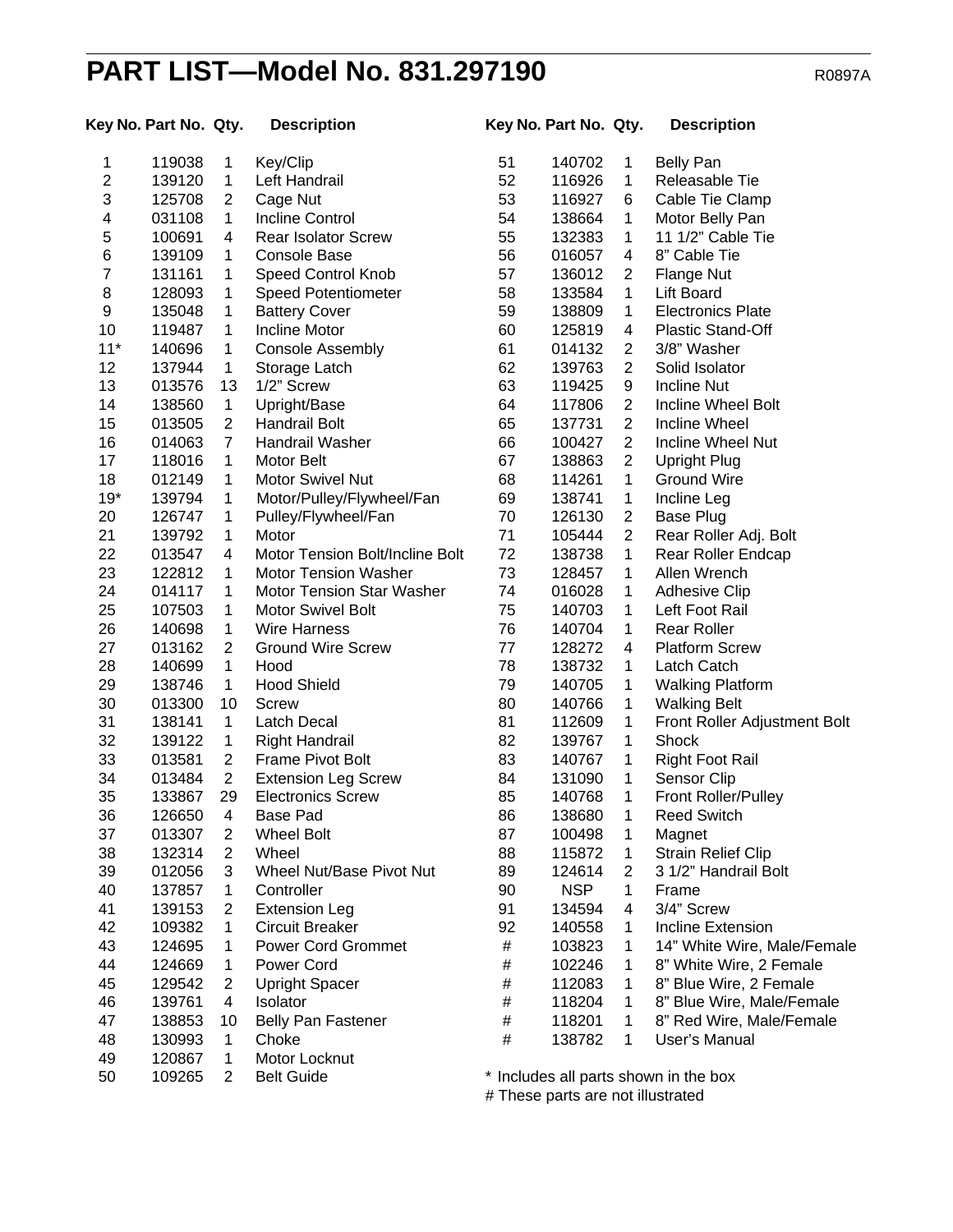